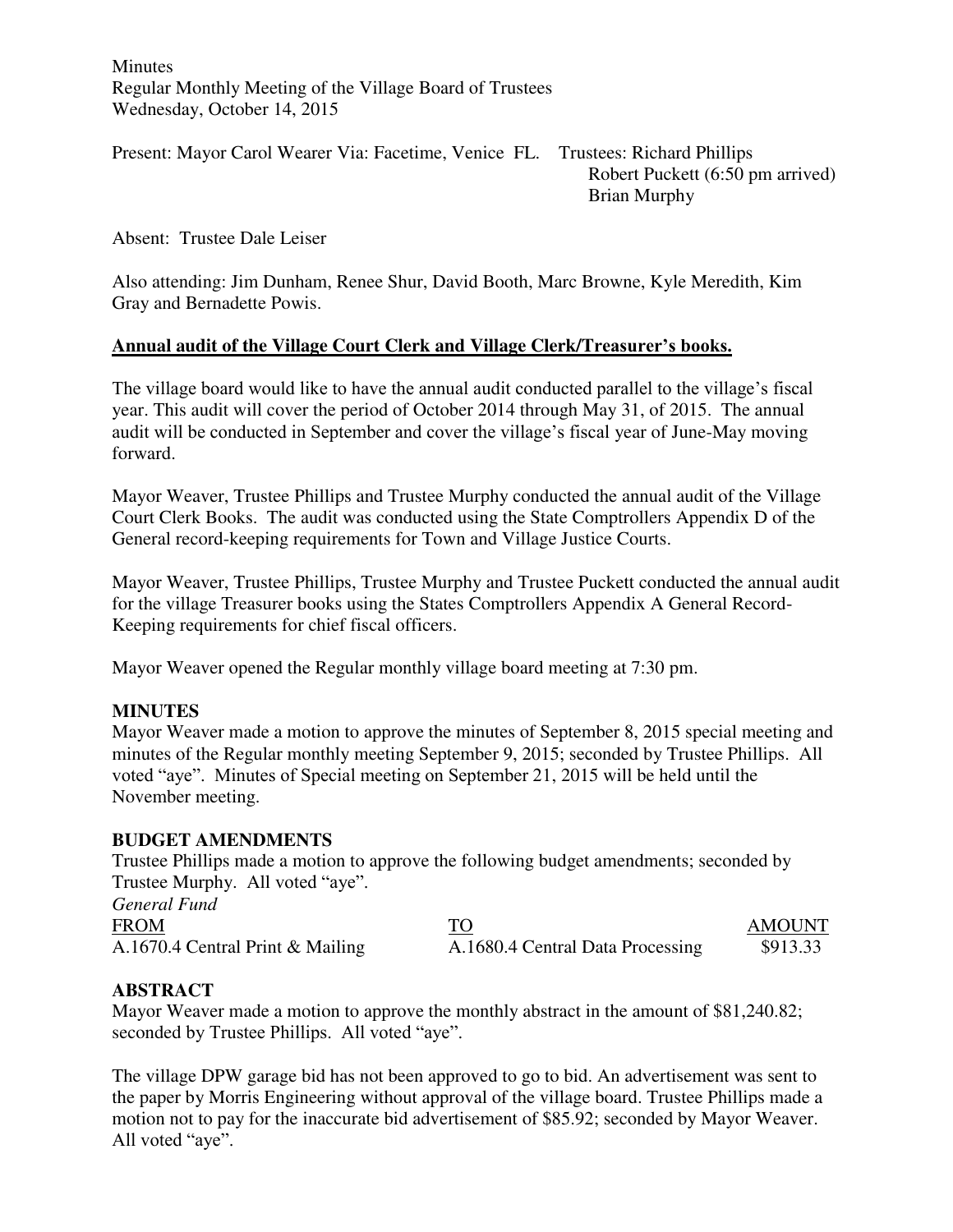#### **TREASURER'S REPORT**

Trustee Phillips made a motion to approve the Treasurer's report; seconded by Trustee Puckett. All voted "aye".

#### **FIRE DEPARTMENT**

The officers were in attendance at a standby assignment and were unable to attend the meeting. Minutes of the officer's meeting were received with the incident log. There were 8 calls, 1 drill and 4 details.

The Fire Department gave the Village Highway Department approval to store items under their pavilion behind the Fire Department. They requested no vehicles or salt that would damage the cement pad.

#### **DPW**

Berkshire Drive- Resurfacing of Berkshire Drive was completed by Groman Brothers. The DPW completed the topsoil and seeding of the shoulder of the road.

Playground- The sofit and roof of the shed next to the bathrooms at the playground was replaced. They will be winterizing the bathrooms and water fountains.

Leaf machine –The new leaf machine has arrived and commencing of leaf pick up will start October 15, 2015. The village office will send an email blast to the village residents notifying them. Trustee Philips made a motion to hire Nate Becker for leaf season; seconded by Trustee Murphy. All voted "aye". Mayor Weaver and Trustee Phillips noted the third man was for leaf season only and if it rained he was not to be called in.

Rich Mulica is interested in the motor of the old leaf machine. Trustee Phillips will speak with insurance agent, Gary Van Allen concerning the equipment. He believes the insurance company owns all the salvaged equipment. He will also cancel Friday's Insurance meeting; he and Mayor Weaver will be away.

Water Department-Dave reported the Health Department conducted their annual inspection of the pumphouse the report will be forthcoming.

Water line at Kinderhook Creek-Ray Jurkowski will be soliciting bids for the water line work at Kinderhook Creek.

Informative Street signs-Trustee Murphy is concerned with the speed on Gaffney Lane and would like to have stop signs installed at the street intersections to slow traffic. He stated the zoning code authorizes the village board to install street signs. Jim Dunham noted signs can be used as a traffic calming measure and that other residents may request similar signs are placed on other streets. The traffic on the parallel streets needs to be considered.

Trustee Puckett inquired if one sign would be sufficient could it be installed at an intersection that would be best rather than installing signs at each intersection? Mayor Weaver requested to hold this item until the Village's November meeting when Trustee Leiser is in attendance. She stated Trustee Leiser has seen moveable speed bumps in other municipalities and thought they may work here.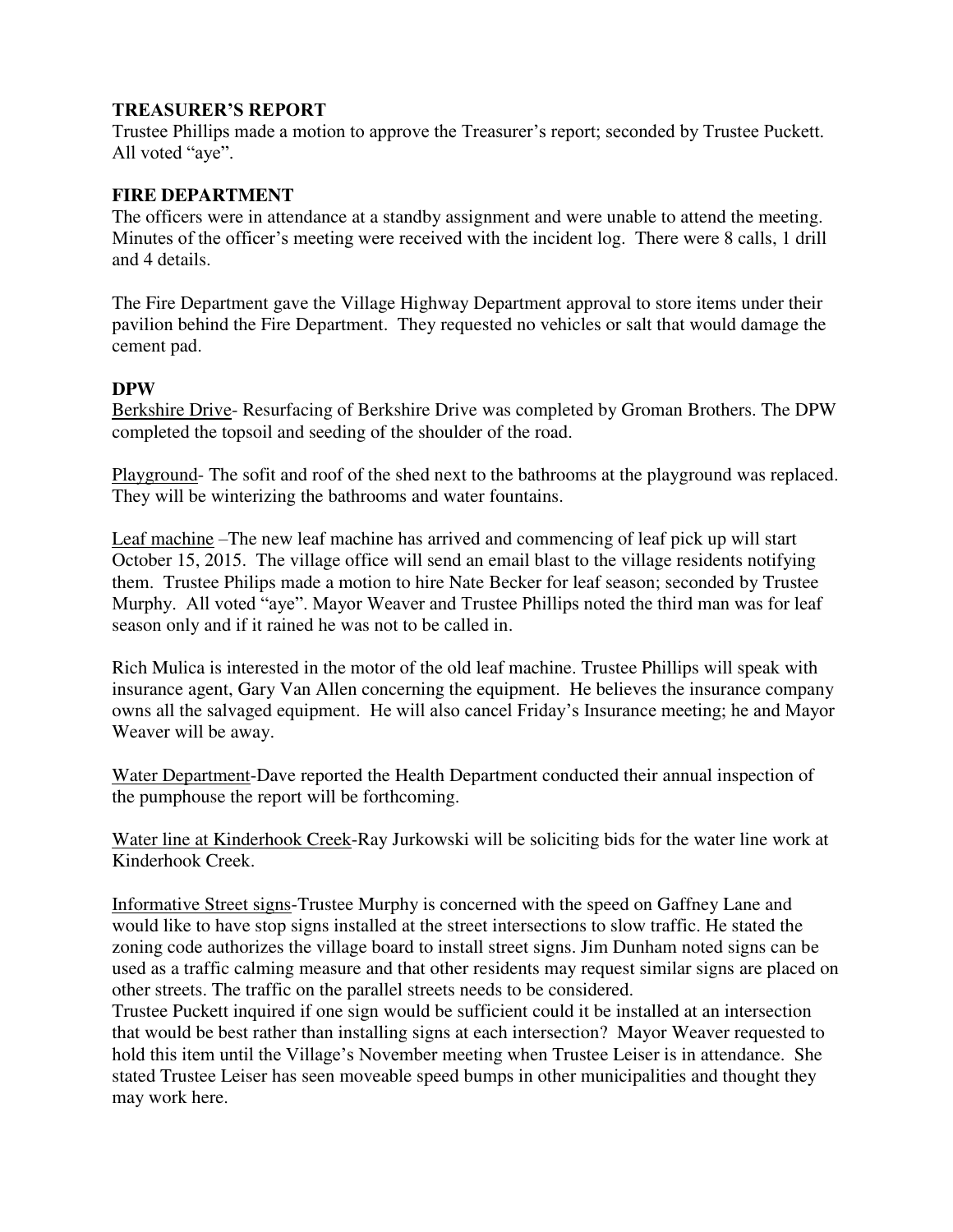County Snow and Ice Removal Contract- The village board is considering shared service with the County to plow and salt Hudson Street and Albany Ave. The County now plows Rt 21 and lifts their plow as they go through the Hudson Street and Albany Ave. They will bill the village in 15 minute increments. The County Board of Supervisors will also need to vote on the contract. Trustee Murphy inquired why we would hire the County if plowing during regular business hours is a fixed salary cost for us not thinking of overtime costs. Trustee Phillips noted it will take the county only two swipes to clear compared to the village at four swipes. If, the county clears this area it will free up time to allow our DPW to start on other streets sooner or to shovel our sidewalks instead of hiring another man.

Trustee Phillips made a motion to sign a one year contract with the County to plow and salt Albany Ave and Hudson Street; seconded by Trustee Puckett. All voted:

Mayor Weaver "aye" Trustee Phillips "aye" Trustee Puckett "aye"

Trustee Murphy "nay"

#### **Resolution for Surplus Equipment**-**DECLARING A 1985 DUMP TRUCK AS SURPLUS AND AUTHORIZING DISPOSITION**

At a regular meeting of the Village Board of the Village of Kinderhook, Columbia County, New York, duly held on the  $14t^h$  day of October, 2015 at the Village Hall, 6 Chatham Street, Kinderhook, New York, the following Resolution was proposed and seconded:

Resolution by: Trustee Robert Puckett;

Seconded by: Trustee Brian Murphy.

**WHEREAS**, the Village of Kinderhook has a 1985 (Ford / Dump) truck with a Vehicle Identification Number of 1FDPF7OH6FVA05920, that has exceeded its useful life and the Village finds it is no longer feasible to continue to utilize in service to the Village.

 **NOW, THEREFORE, BE IT RESOLVED** by the Mayor and Trustees of the Village of Kinderhook that the 1985 Dump Truck is declared surplus property and the Village is authorized to dispose of the truck in any expeditious manner that maximizes any possible return for the truck; and

**BE IT FURTHER RESOLVED** that the Mayor is authorized to executed and deliver any and all documents to effectuate the equipment disposition.

Upon question of the foregoing Resolution, the following Board members voted "Aye" in favor of the Resolution: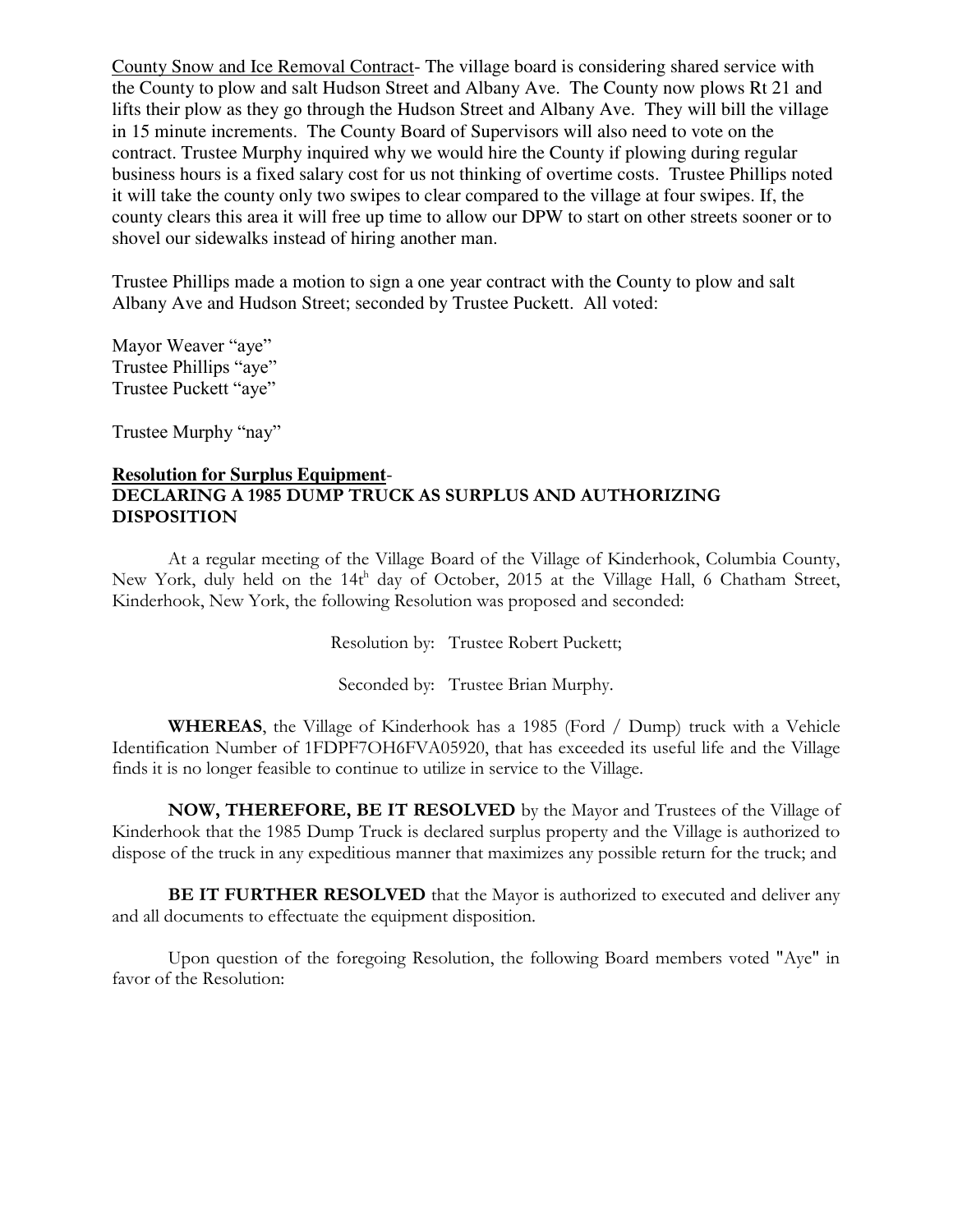Mayor Carol Weaver;

Trustee Richard Phillips;

Trustee Robert Puckett; and

Trustee Brian Murphy.

The following Board members voted "No" in opposition

thereto:

 $\therefore$  and

 The Resolution having been approved by a majority of the Village Board, the same was declared duly adopted by the Mayor of the Village of Kinderhook.

\_\_\_\_\_\_\_\_\_\_\_\_\_\_\_\_\_\_\_\_\_\_\_\_\_\_\_\_\_\_\_\_\_\_\_\_\_\_\_\_\_.

Dated: October 14, 2015

Nicole H. Heeder, Village Clerk Village of Kinderhook

# **CODE ENFORCEMENT OFFICER**

Glenn was not feeling well and was unable to stay for the meeting. His monthly report was received with 16 permits issued and \$2,564.40

# **RESCHEDULE OF NOVEMBER'S MONTHLY VILLAGE BOARD MEETING**

November's village board meeting falls on the holiday, Veterans Day. Mayor Weaver made a motion to hold the monthly meeting on Thursday, November 12, 2015 at 7:30 pm. An email blast will be sent out and notices will be posted.

# **ZONING BOARD**

Minutes of July 27, 2015 were received. The public hearing on the CEO's decision of the placement of the statue at "The School" will be held on Monday, October 26, 2015.

# **PLANNING BOARD**

Two minor subdivisions were on the HPC's agenda. Ann Schomaker at 66 Broad Street is requesting to sub divide her property to build a smaller home in the back of the property along Gaffney Lane. She was referred to the zoning board for a variance. Paul Calcagno is requesting to subdivide his property at 7 Hudson Street to separate the front building (The Flammerie) into its own parcel. His request was tabled as the commission requested additional information.

Comprehensive Plan Update-The committee is working on a 25 question survey they would like village residents to answer. The committee would like to have the village board approve the survey before publication. The committee is planning on sending a postcard to all of the village residents notifying them of the survey and how to complete and submit.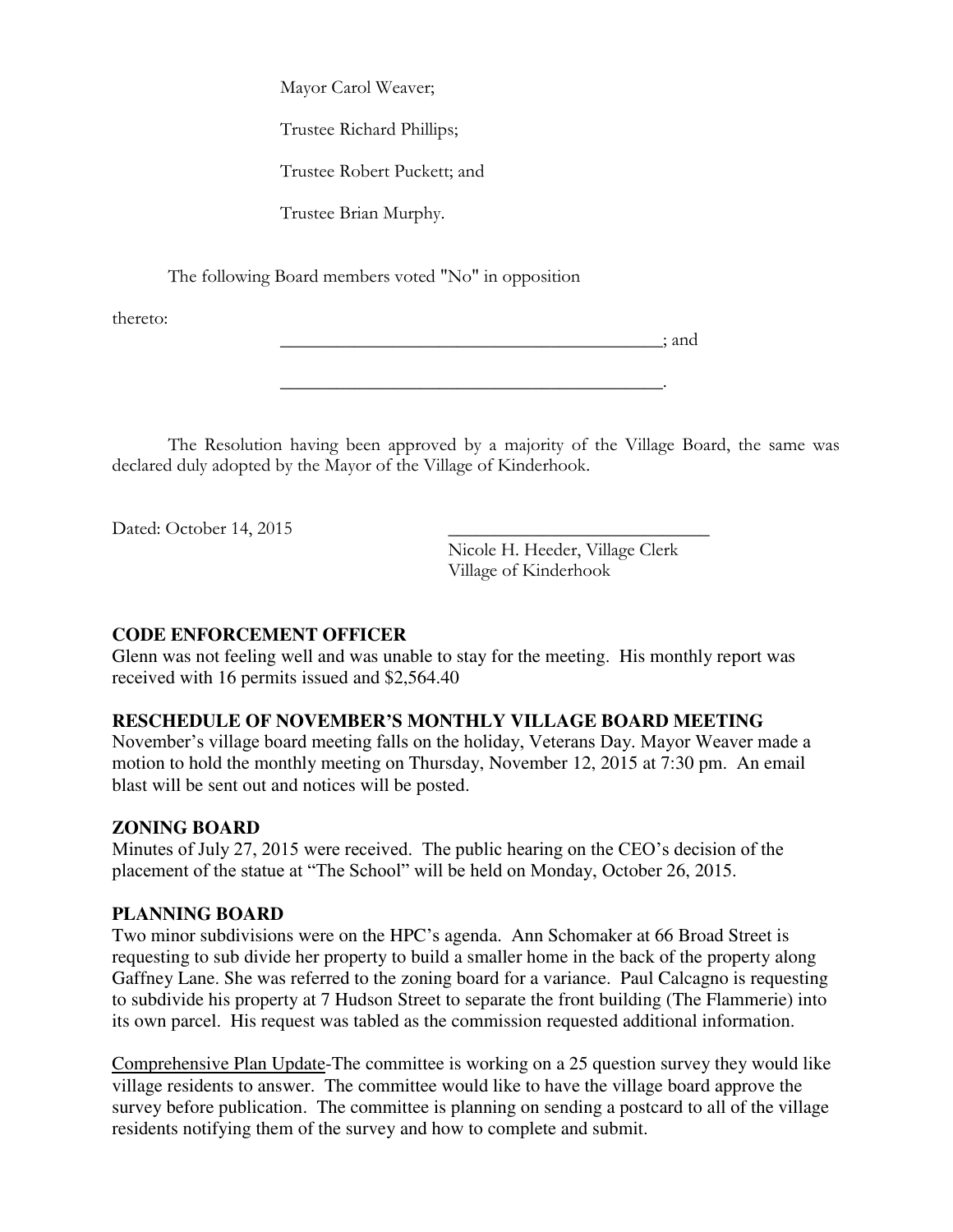Jim Dunham is currently assisting Don Meltz with updating the village maps for the Comprehensive Plan update report.

# **HISTORIC PRESERVATION COMMISSION**

Minutes of August 20, 2015 were received.

The commission approved revised arched windows at Randall Dawkins home at 7 Broad Street.

# **ECONOMIC DEVELOPMENT DIRECTOR**

Renee submitted her monthly activity report to the village board. She will submit a preliminary design to John Rielly for the new signs to replace the DOT signs at the village parking lot. She met with the HPC Commission for input and will have the village board approve the final design.

#### **CORRESPONDENCE**

Village Court Resolution-Trustee Phillips made the following Resolution:

WHEREAS, the Village of Kinderhook previously determined that the Village Court and its office were inadequate to support the Court's operations, and

WHEREAS, the Village of Kinderhook undertook a Project to renovate the Courtroom and create new Court offices to alleviate said inadequacies, and

WHEREAS, Phase I of the Project, the creation of a new Court office and attorney conference space, is complete and the Village wants to begin Phase II of the Project, which includes the renovation of the Courtroom, Courtroom furnishings and the Justice Court bench, and

WHEREAS, additional funding is also necessary to purchase furniture and equipment for the renovated Court room and Court offices, and

WHEREAS, the Justice Court Assistance Program has grant funds available for projects relating to Court operations, and

WHEREAS, the Village of Kinderhook Justice Court is interested in applying for a grant in the maximum sum of \$30,000.00 to complete Phase II of the Project, and

WHEREAS, the Village Board of Trustees desire to authorize the Village Mayor and/or the Village Justice to apply for said funding,

NOW, THEREFORE, BE IT RESOLVED, the Kinderhook Board of Trustees hereby authorizes the Village Mayor and/or Village Justice to make application to the Unified Court System for the maximum allowable amount of grant funds available from the Justice Court Assistance Program.

The resolution was seconded by Mayor Carol Weaver.

Vote: Mayor Weaver…………"aye" Trustee Phillips………..."aye" Trustee Murphy……….."aye" Trustee Leiser……….….absent Trustee Puckett………..."aye"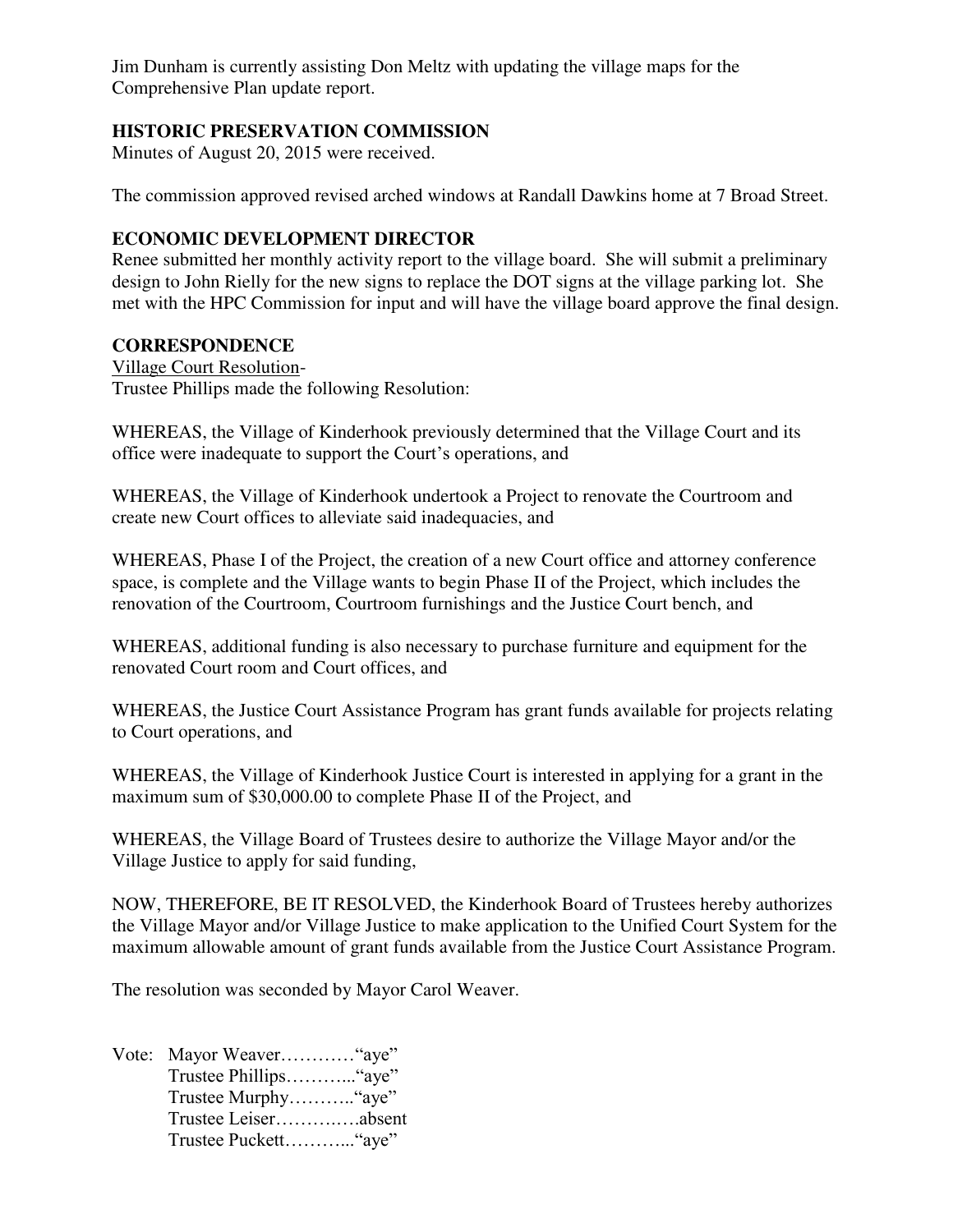# **VILLAGE HALL**

Roof Repair Project- The asbestos portion is completed and the contractors are currently rebuilding the gutters and adding additional gutter support. It was determined the original color of the brackets were beige not white. Trustee Puckett inquired if the board would like to repaint the brackets beige or white? He will propose the choice to the HPC Commission at tomorrow night's meeting. Some of the brackets had a decorative opening on their face. Trustee Puckett feels the village should have the brackets closed to keep material, moisture and animals out.

During the night of September 29 there was a water leak in the Village hall  $2<sup>nd</sup>$  floor believed to come from an open area by the cupola. Trustee Puckett has Dave Booth inspect inside the attic under the cupola and Dave reported it was dry so it was possible that with the pitch of the roof and the dryness of the ceiling under the cupola the water may have had to mitigated from another place.

Mayor Weaver noted by the email she read from Mid-State the water came from the cupola. The attic was closed off after the asbestos removal and until it is opened and someone goes in the attic it will not be conclusive of where the water came from. The village's insurance company sent an engineer to inspect the roof. He stated there needs to be an opening to the roof attic so there is access to attic area to be aware of what is going on with the roof. Trustee Puckett stated Marilyn has plans to move the opening as she felt it was too close to the cupola. Dave Booth felt the opening should be closer to the flat roof. Dave requested the village DPW will mark where the new opening should be to make the access to the roof easier. Mayor Weaver felt the architect should approve before the opening is done. The village office also had water along the floor in front of the window believed to come from under the exterior wall or possibly in from the improper top seal of the window as with the water poured off of the scaffolding.

# **WASTWATER COLLECTION PROJECT**

The contractor, Cascale Construction Services Inc., will be repaving the area in the village parking lot early next week. Monies were withheld until the parking lot paving was done to contract specifications. Jim Dunham will send Mayor Weaver a list of open items to be forwarded to Ryan Biggs for completion by Cascale to complete the project.

# **APPLICATIONS**

Mayor Weaver made a motion to approve Randall Schmit's request to place a banner in the village square from Sept 31- Oct. 11 to advertise their art festival; seconded by Trustee Phillips. All voted "aye".

# **RECREATION COMMISSION**

Trustee Phillips requested a financial report on the activities held by the Recreation Commission. He would like to know what it cost for each event and how many children have attended each event. Trustee Murphy would like a more proactive approach to the advertising of each event.

The village Halloween festivities will be October 24, 2015 at 2:00 pm  $2<sup>nd</sup>$  floor of the village hall.

# **KBPA**

Trustee Murphy made a motion to approve the KBPA's request to store items in the  $2<sup>nd</sup>$  floor closet of the village hall; seconded by Trustee Phillips. All voted "aye".

The committee is working on Candlelight night to improve on the activities.